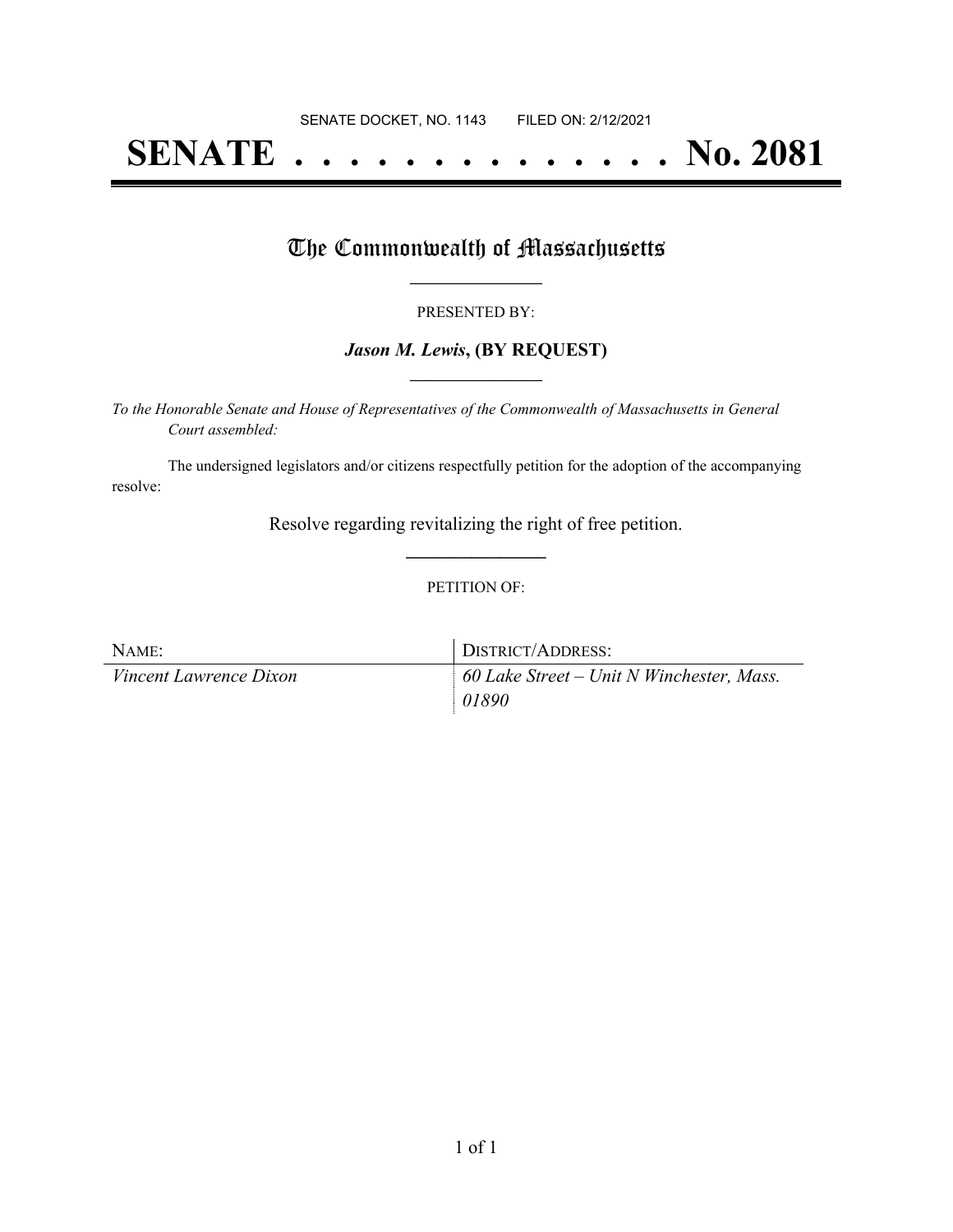#### SENATE DOCKET, NO. 1143 FILED ON: 2/12/2021

## **SENATE . . . . . . . . . . . . . . No. 2081**

By Mr. Lewis (by request), a petition (accompanied by resolve, Senate, No. 2081) of Vincent Lawrence Dixon for legislation to revitalize the right of free petition. State Administration and Regulatory Oversight.

### [SIMILAR MATTER FILED IN PREVIOUS SESSION SEE SENATE, NO. *1874* OF 2019-2020.]

## The Commonwealth of Massachusetts

**In the One Hundred and Ninety-Second General Court (2021-2022) \_\_\_\_\_\_\_\_\_\_\_\_\_\_\_**

**\_\_\_\_\_\_\_\_\_\_\_\_\_\_\_**

Resolve regarding revitalizing the right of free petition.

| $\mathbf{1}$   | Resolved, 1.) A Resolution regarding informing the population of Massachusetts about      |
|----------------|-------------------------------------------------------------------------------------------|
| $\overline{2}$ | the use of the Right Of Free Petition; the use of Bills, Resolves, Resolutions, and       |
| 3              | Proposals for                                                                             |
| 4              | <b>Constitutional Amendments.</b>                                                         |
| 5              | 2.) It being the proper business of the persons of Massachusetts, to be able to intersect |
| 6              | with their government, therefore The Right Of Free Petition, should be revitalized, by a  |
| $\tau$         | series of                                                                                 |
| 8              | steps considered by The Great And General Court, and its two legislative chambers.        |
| 9              | 3.) This legislation requests and describes creation of a Special Committee and/or        |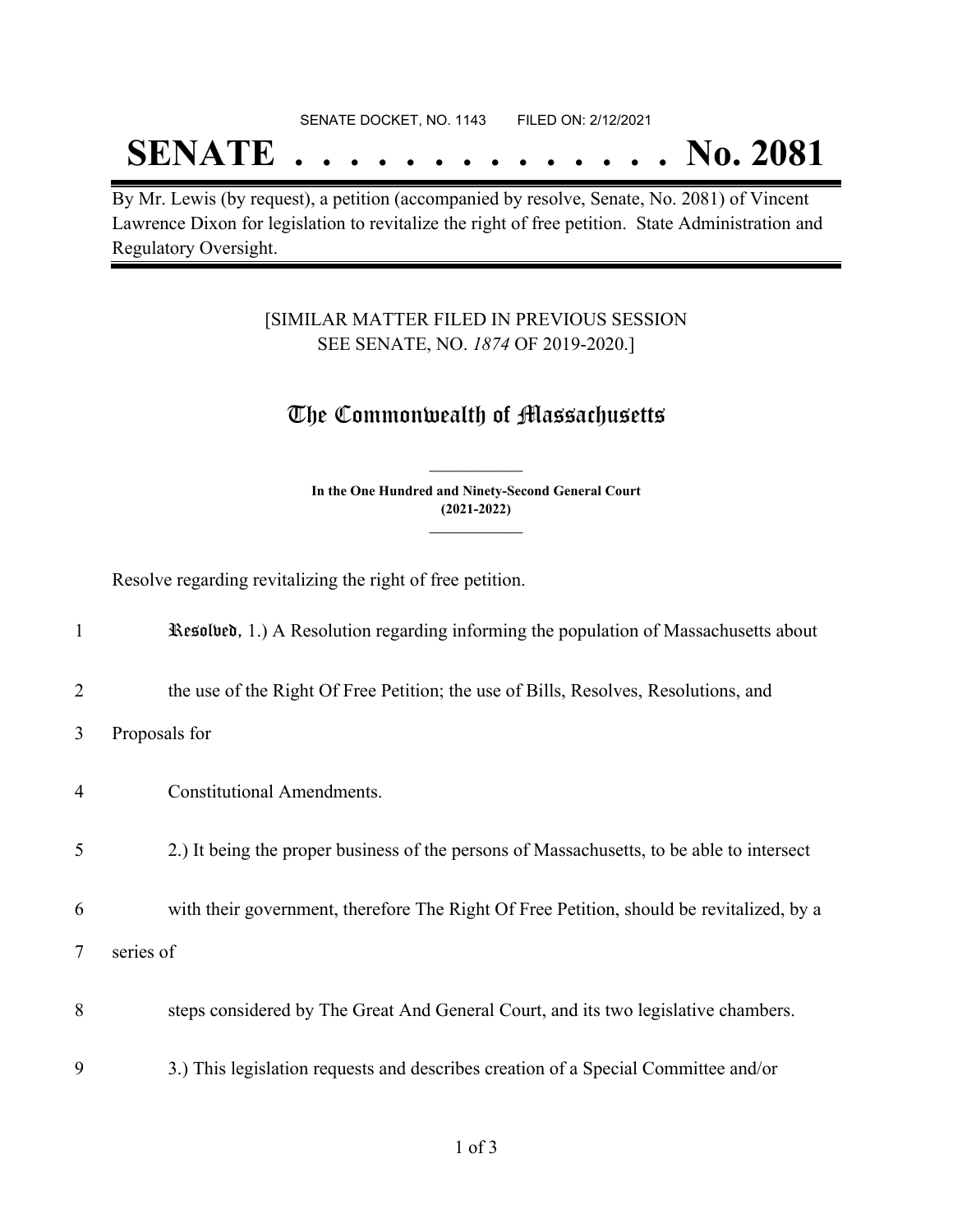| 10 |                                                                                       | Commission of members of the House, and Senate, to consider how to publicize, educate,      |  |
|----|---------------------------------------------------------------------------------------|---------------------------------------------------------------------------------------------|--|
| 11 | and disseminate information to the general population of Massachusetts, regarding the |                                                                                             |  |
| 12 | availability,                                                                         |                                                                                             |  |
| 13 |                                                                                       | and processes for filing proposed legislative actions under the Right Of Free Petition:     |  |
| 14 | Bills,                                                                                |                                                                                             |  |
| 15 |                                                                                       | Resolves, Resolutions, and Proposals for Constitutional Amendments.                         |  |
| 16 |                                                                                       | 4.) The Special Committee and/or Commission shall hold, well-publicized hearings, at        |  |
| 17 |                                                                                       | both the State House, and in at least four other geographically disparate areas of The      |  |
| 18 |                                                                                       | Commonwealth, to collect public comment regarding actions to be taken.                      |  |
| 19 |                                                                                       | 5.) A suitable generally available publication shall be created, and disseminated by the    |  |
| 20 |                                                                                       | Secretary of The Commonwealth, to provide general information as to how this right can      |  |
| 21 | be                                                                                    |                                                                                             |  |
| 22 |                                                                                       | readily exercised. - It is the intent of this measure, that more individuals may bring      |  |
| 23 | forward.                                                                              |                                                                                             |  |
| 24 |                                                                                       | ideas, thoughts, and useful mechanisms, for the benefit of government, and our society.     |  |
| 25 |                                                                                       | 6.) This body shall be a membership appointed by the Speaker Of The House, President        |  |
| 26 |                                                                                       | Of The Senate, and shall have representation of all political parties, including Unenrolled |  |
| 27 |                                                                                       | (non-party, Independents) from each body. Membership shall be appointed within three        |  |
| 28 | (3)                                                                                   |                                                                                             |  |

of 3